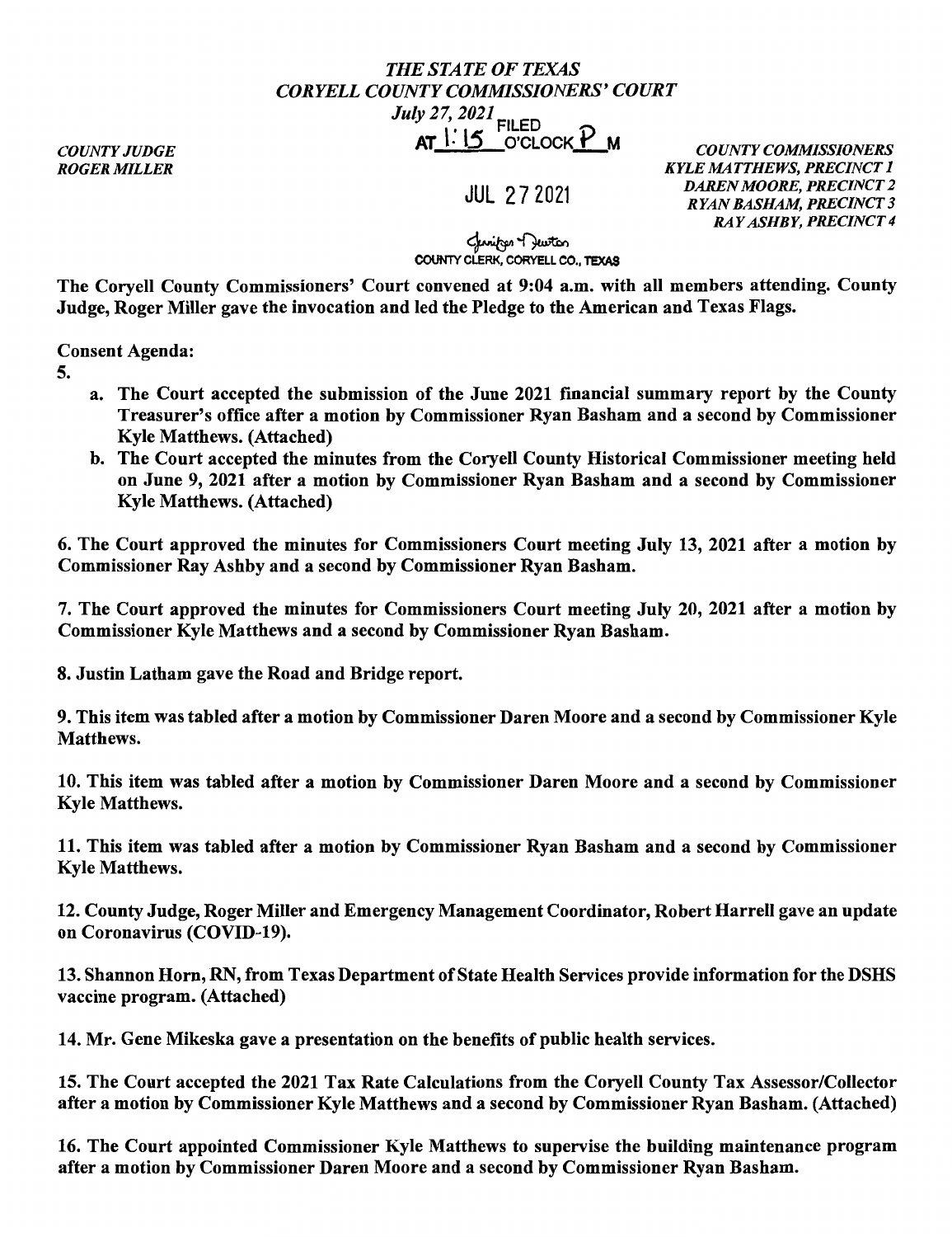17. The Court approved the design for an irrigation system on the Courthouse lawn after a motion by Commissioner Kyle Matthews and a second by Commissioner Ryan Basham. (Attached)

18. The Court approved the service agreement between the Coryell County Sheriff's Office and Voice Products Service, LLC after a motion by Commissioner Ray Ashby and a second by Commissioner Kyle Matthews. (Attached)

19. The Court approved an Interlocal Agreement with Hamilton County regarding administration of the performance of Hamilton County's obligations to residents of Precinct 3 of Hamilton County cnad Hamilton County jail inmates under the Texas Indigent Health Care and Treatment Act. (Attached)

20. The Court approved the LM1HC2A2 Scott & White Health Plan as presented after a motion by Commissioner Daren Moore and a second by Commissioner Kyle Matthews. (Attached)

21. The Court set a workshop to coordinate details with the Citizens Advisory Board on August 3, 2021 at 6:00 p.m. after a motion by Commissioner Ryan Basham and a second by Commissioner Kyle Matthews. A second motion was made by Commissioner Daren Moore and a second by Commissioner Ryan Basham to cancel the previous motion and reschedule the workshop for a future date.

22. The Court approved addressing the funding of the replacement of lights on radio tower as an emergency matter after a motion by Commissioner Ryan Basham and a second by Commissioner Ray Ashby.

23. A discussion was held regarding the abatement and demolition of the old hospital. No action was taken.

24. The Court voted to pay bills in the amount of \$966,392.44 after a motion by Commissioner Kyle Matthews and a second by Commissioner Ryan Basham. (Attached)

Closed Meeting/Executive Session:

25-26. The Court recessed at 10:30 a.m. and entered into Executive Session to deliberate business and financial issues relating to a contract being negotiated, and to discuss personnel matters.

Reconvene Open Meeting:

26. The Court reconvened the meeting at 11 :49 a.m. and approved entering into talks regarding the Habitat Conservation Plan after a motion by Commissioner Kyle Matthews and a second by Commissioner Daren Moore.

28. No action was taken.

29. The Court entered into the FY2022 Budget Development Workshop.

30. Commissioner Matthews gave a report. No other reports given.

31. County Judge, Roger Miller, gave his report.

This meeting was adjourned.